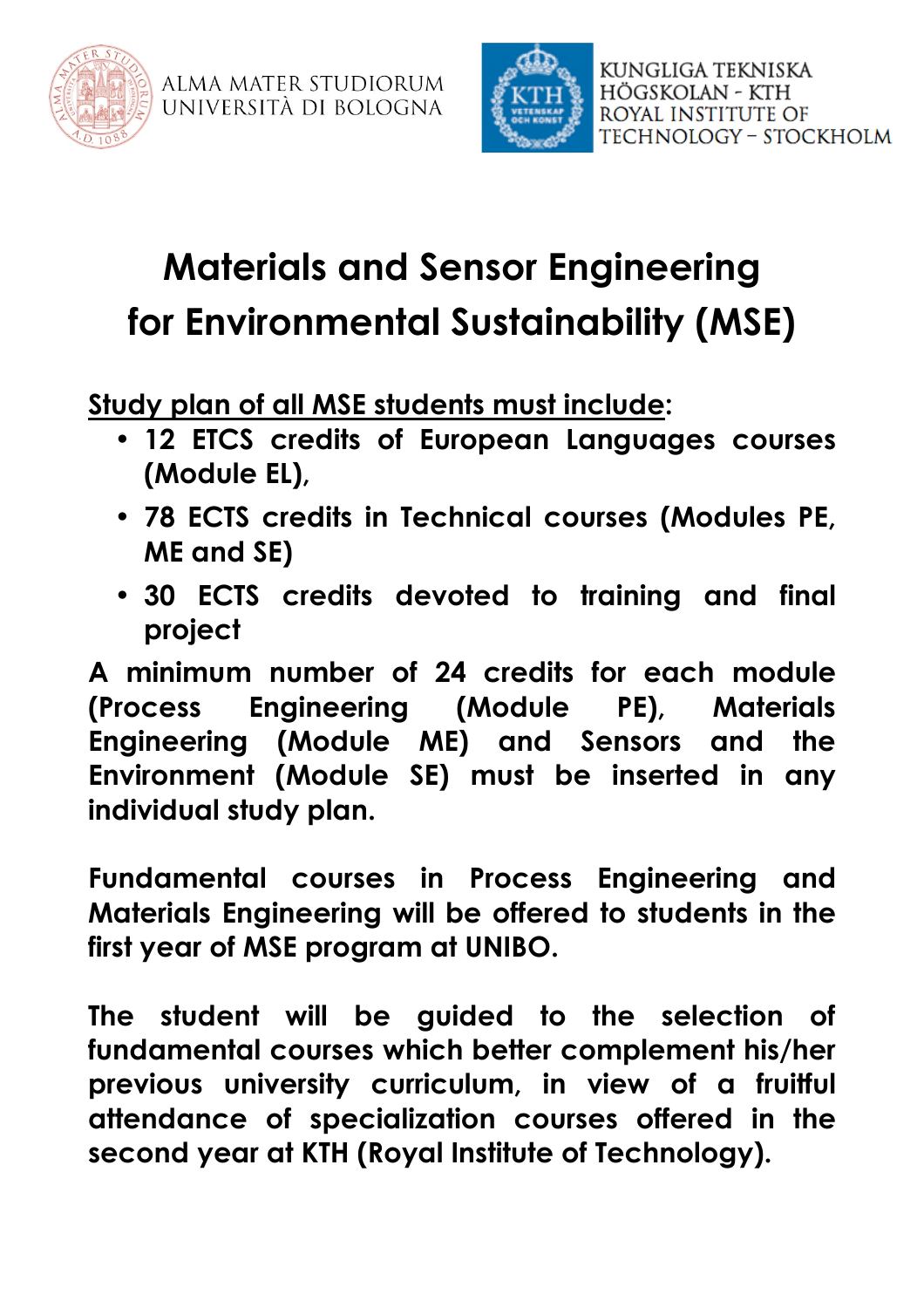**List of subjects offered to MSE students at Alma Mater Studiorum - Università di Bologna (UNIBO)**

| <b>Module</b> | <b>Course</b>                                                       | <b>ECTS</b><br>credits | Fall                    | Spring                    |
|---------------|---------------------------------------------------------------------|------------------------|-------------------------|---------------------------|
| <b>PE</b>     | Thermodynamics of Materials                                         | 9,0                    | X                       |                           |
|               | Process Industry and Sustainability                                 | 6,0                    |                         | X                         |
|               | <b>Transport Phenomena Laboratory</b>                               | 3,0                    | X                       |                           |
|               | Rheology                                                            | 3,0                    | $\overline{\mathbf{X}}$ |                           |
|               | Photocatalytical Processes and<br><b>Environmental Applications</b> | 3,0                    |                         | X                         |
| <b>ME</b>     | <b>Materials Characterization</b>                                   | 6,0                    | X                       |                           |
|               | Laboratory of Materials Characterization                            | 3,0                    | $\overline{X}$          |                           |
|               | <b>Polymeric Materials</b>                                          | 6,0                    |                         | X                         |
|               | Science and Technology of Composite<br><b>Materials</b>             | 6,0                    | X                       |                           |
| <b>SE</b>     | Solid State Chemistry and Laboratory                                | 6,0                    | X                       |                           |
|               | <b>Environmental and Quality Aspects in</b>                         |                        |                         |                           |
|               | Electronics Systems Design and                                      | 6,0                    | X                       |                           |
|               | Manufacturing                                                       |                        |                         |                           |
|               | <b>Mathematical Methods</b>                                         | 6,0                    | X                       |                           |
|               | <b>Introduction To Numerical Methods</b>                            | 6,0                    | X                       |                           |
|               | <b>Wireless Sensor Networks</b>                                     | 6,0                    | X                       |                           |
|               | Nanotechnologies for Materials                                      | 6,0                    | X                       |                           |
|               | <b>Solid State Electronics</b>                                      | 6,0                    |                         | X                         |
|               | <b>Solid State Sensors</b>                                          | 6,0                    |                         | $\boldsymbol{\mathrm{X}}$ |
|               | <b>Solid State Physical Chemistry</b>                               | 6,0                    |                         | $\mathbf X$               |
|               | <b>Biomedical Transducers</b>                                       | 6,0                    |                         | X                         |
| EL            | Italian Language and Culture basic level                            | 6,0                    | X                       | X                         |
|               | Italian Language and Culture intermediate<br>level                  | 6,0                    | X                       | X                         |
|               | <b>English Language</b>                                             | 6,0                    | X                       | X                         |